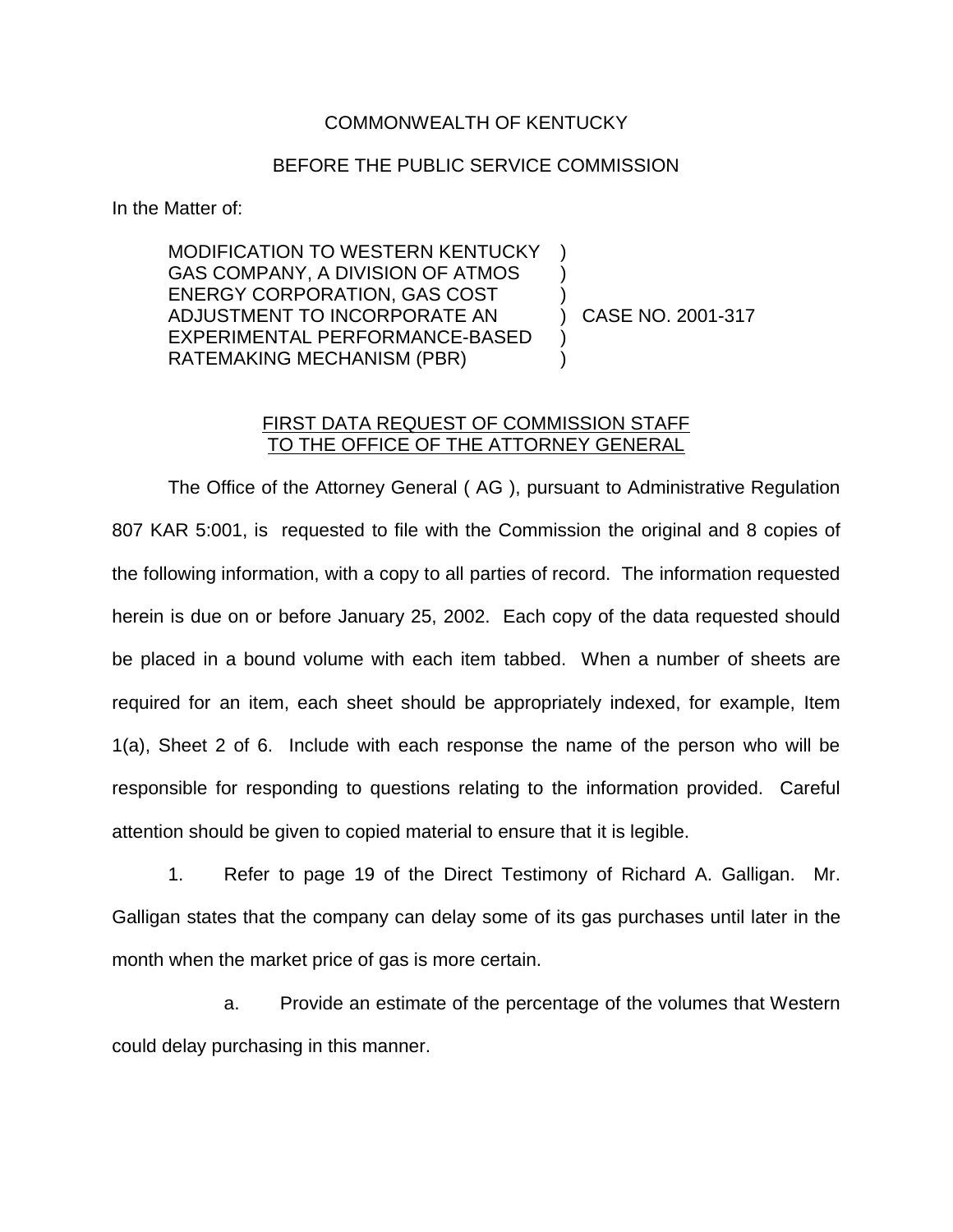b. Provide an example of how Western could adjust flowing supplies through changes in storage withdrawals.

2. Refer to page 20 of the Direct Testimony of Richard A. Galligan. Mr. Galligan provides a chart illustrating Index Prices on the  $22^{nd}$  and the  $30^{th}$ .

a. Explain whether the indices are representative of prices on the  $22^{nd}$ and the 30<sup>th</sup> or are representative of prices from prior days or weeks that are published on the  $22^{nd}$  and the  $30^{th}$ .

b. Provide an example for a period when market prices increased at the end of the month.

3. Describe the relationship between the index price at the end of the month and the actual market price at the end of the month.

4. Refer to page 22 of the Direct Testimony of Richard A. Galligan. Provide a copy of the Northern Indiana Public Service Company order.

5. Refer to page 24 of the Direct Testimony of Richard A. Galligan. Provide the average discount on FERC tariffs and all information relied upon to arrive at this average.

6. Refer to pages 17 18 of the Direct Testimony of Richard A. Galligan. Mr. Galligan discusses the use of the GAIF benchmark with and without Western s use of a third party to manage its gas supply.

a. Explain in detail how the bids received in response to Western s solicitation for procurement services would correct for any deficiencies in the GAIF benchmark.

-2-